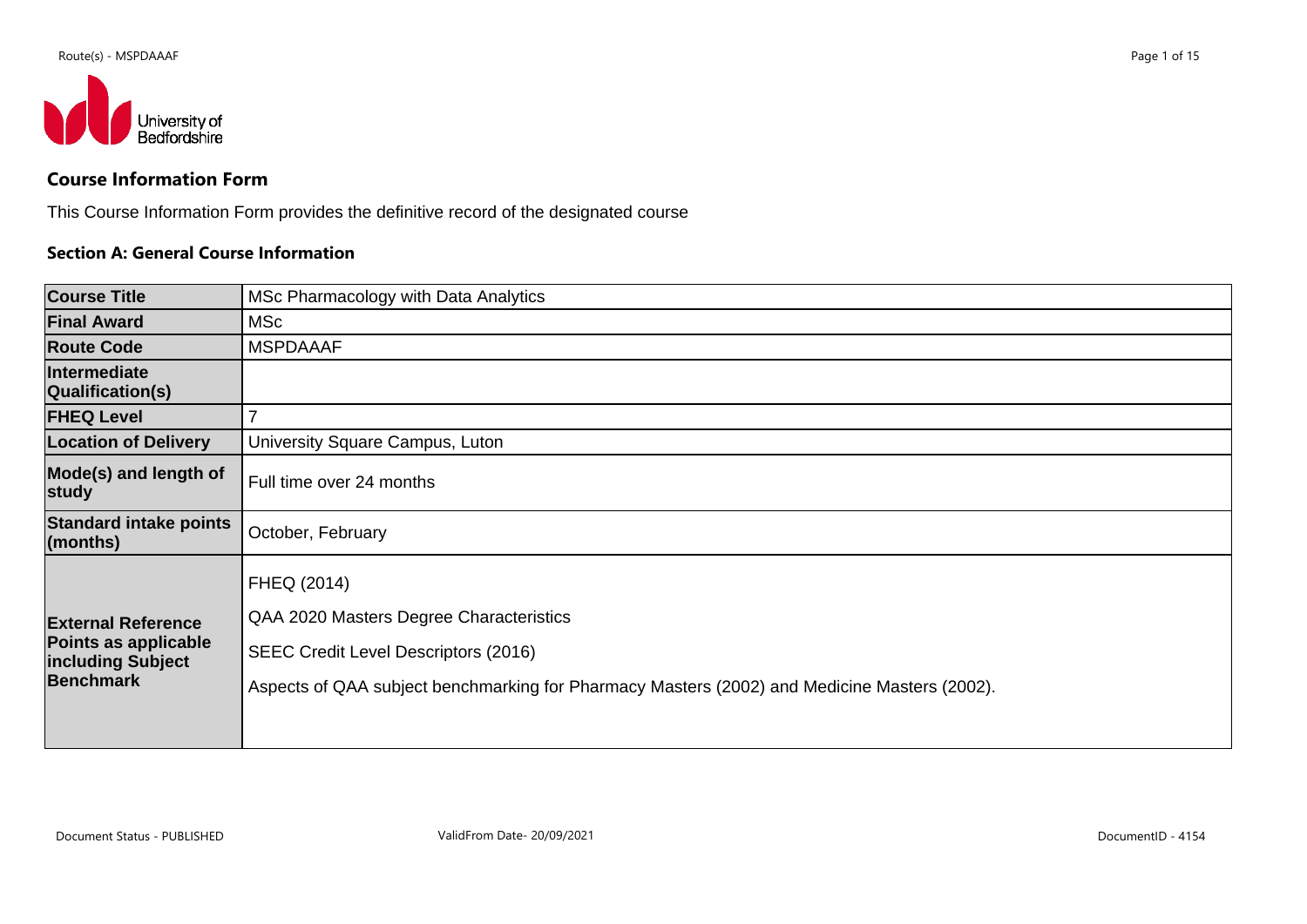| <b>Professional, Statutory</b><br>or Regulatory Body<br>(PSRB) accreditation or<br>endorsement |       |                                                                                                                                                                                                                                                                                                                                                                                                                                                                                                                                                                                                                                                                                                                                                                                                                                                                                                                                                                                                                                                                                                                                                                                                                                                                                                                                          |                                             |
|------------------------------------------------------------------------------------------------|-------|------------------------------------------------------------------------------------------------------------------------------------------------------------------------------------------------------------------------------------------------------------------------------------------------------------------------------------------------------------------------------------------------------------------------------------------------------------------------------------------------------------------------------------------------------------------------------------------------------------------------------------------------------------------------------------------------------------------------------------------------------------------------------------------------------------------------------------------------------------------------------------------------------------------------------------------------------------------------------------------------------------------------------------------------------------------------------------------------------------------------------------------------------------------------------------------------------------------------------------------------------------------------------------------------------------------------------------------|---------------------------------------------|
| <b>HECoS code(s)</b>                                                                           |       | 100250, 100755                                                                                                                                                                                                                                                                                                                                                                                                                                                                                                                                                                                                                                                                                                                                                                                                                                                                                                                                                                                                                                                                                                                                                                                                                                                                                                                           |                                             |
| <b>UCAS Course Code</b>                                                                        | N/A   |                                                                                                                                                                                                                                                                                                                                                                                                                                                                                                                                                                                                                                                                                                                                                                                                                                                                                                                                                                                                                                                                                                                                                                                                                                                                                                                                          |                                             |
| <b>Course Aims</b>                                                                             |       | The aim of the course is to provide you with a fundamental understanding of drug research and development and treatment of<br>relevant human diseases, and practical experience of new technologies including Data Analytics applied to relevant areas of<br>pharmacology at an advanced level, and to provide opportunities for specialisation through a choice of project in one of the four<br>following main themes - (i) cell and molecular biology, (ii) molecular pharmacology, (iii) drug discovery and development, (iv)<br>clinical pharmacology and therapeutics. These will provide graduates with the expertise for subsequent employment in<br>organisations undertaking these techniques and/or research.<br>The Data Analytics Units are designed for non-computing graduates who are looking to apply information technology to their<br>current career, or who are looking to change their career direction. These Units covers a wide range of topics including<br>programming, databases, security, project management and computer networking. During the course you will learn the<br>underpinning theory of these topics, and you will apply this theory in practical scenarios.<br>Upon successful completion of your course you should meet the appropriate learning outcomes for your award shown in the table |                                             |
|                                                                                                | below |                                                                                                                                                                                                                                                                                                                                                                                                                                                                                                                                                                                                                                                                                                                                                                                                                                                                                                                                                                                                                                                                                                                                                                                                                                                                                                                                          |                                             |
|                                                                                                |       | <b>Outcome</b>                                                                                                                                                                                                                                                                                                                                                                                                                                                                                                                                                                                                                                                                                                                                                                                                                                                                                                                                                                                                                                                                                                                                                                                                                                                                                                                           | <b>Award</b>                                |
|                                                                                                |       | Demonstrate a systematic understanding and a critical awareness of<br>new technologies in cell and molecular biology;                                                                                                                                                                                                                                                                                                                                                                                                                                                                                                                                                                                                                                                                                                                                                                                                                                                                                                                                                                                                                                                                                                                                                                                                                    | MSc Pharmacology with Data Analytics        |
|                                                                                                |       | Show in-depth knowledge and understanding of the pharmacology<br>of receptors especially with respect to emerging drug targets and<br>putative mechanism of drug action;                                                                                                                                                                                                                                                                                                                                                                                                                                                                                                                                                                                                                                                                                                                                                                                                                                                                                                                                                                                                                                                                                                                                                                 | MSc Pharmacology with Data Analytics        |
|                                                                                                |       | Demonstrate significant knowledge and understanding of the<br>principles of drug design, pre-clinical evaluation, clinical trials,<br>regulatory affairs and application of new technologies in the drug<br>discovery and development process;                                                                                                                                                                                                                                                                                                                                                                                                                                                                                                                                                                                                                                                                                                                                                                                                                                                                                                                                                                                                                                                                                           | <b>MSc Pharmacology with Data Analytics</b> |
|                                                                                                |       |                                                                                                                                                                                                                                                                                                                                                                                                                                                                                                                                                                                                                                                                                                                                                                                                                                                                                                                                                                                                                                                                                                                                                                                                                                                                                                                                          |                                             |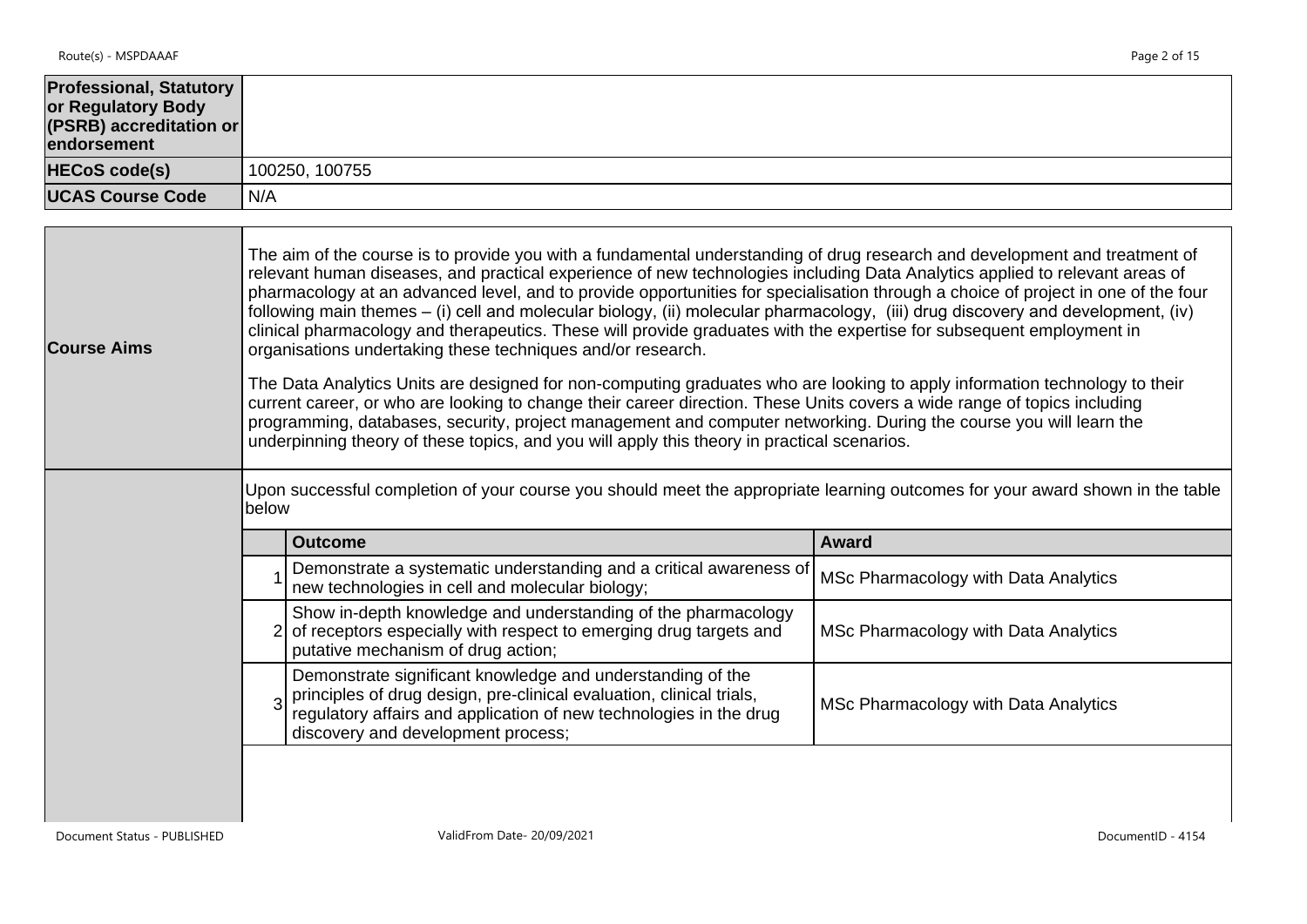| <b>Course Learning</b> |    | Show in-depth knowledge and understanding of the therapeutic<br>concepts and general principles relating to, causes, aetiology,<br>epidemiology, and diagnosis of human diseases in current clinical<br>practice, as well as drug adverse effects;                                                                                                                                                            | MSc Pharmacology with Data Analytics |
|------------------------|----|---------------------------------------------------------------------------------------------------------------------------------------------------------------------------------------------------------------------------------------------------------------------------------------------------------------------------------------------------------------------------------------------------------------|--------------------------------------|
| <b>Outcomes</b>        |    | Use confident and accurate language to present work both orally<br>5 and in written form including use of graphs and images to clearly<br>illustrate complex points;                                                                                                                                                                                                                                          | MSc Pharmacology with Data Analytics |
|                        |    | Synthesise and effectively use information from a variety of relevant<br>6 sources and to independently and critically evaluate current<br>research and advanced scholarship in the relevant subject areas;                                                                                                                                                                                                   | MSc Pharmacology with Data Analytics |
|                        |    | Demonstrate originality in the application of knowledge, the<br>development of practical skills and the ability to devise an<br>experimental plan as an independent investigator. Students must<br>demonstrate how established techniques and approaches can be<br>applied to a new problem or a new method devised.                                                                                          | MSc Pharmacology with Data Analytics |
|                        |    | Apply transferable skills (initiative, personal responsibility, effective<br>communications, critical thinking and decision-making) that include a<br>clear demonstration of independent learning commensurate with that<br>expected from postgraduate students. This includes a detailed<br>understanding of the social, moral and ethical considerations<br>associated with any proposed research activity. | MSc Pharmacology with Data Analytics |
|                        |    | Demonstrate a deep and systematic knowledge of the key<br>principles, tools and techniques used in the field of Applied<br>Computing and Information Technology including current and<br>emerging theoretical and methodological approaches.                                                                                                                                                                  | MSc Pharmacology with Data Analytics |
|                        | 10 | Use an appropriate form of advanced problem solving along with<br>creativity and innovation in order to develop an appropriate solution<br>to complex real-world problems in unfamiliar contexts that require<br>the application of computing and information technology.                                                                                                                                     | MSc Pharmacology with Data Analytics |
|                        | 11 | Acquire strong technical expertise and a critical awareness of<br>security implications, methodologies and frameworks applied to<br>modern information security management systems to safeguard<br>organisations and their assets.                                                                                                                                                                            | MSc Pharmacology with Data Analytics |
|                        |    |                                                                                                                                                                                                                                                                                                                                                                                                               |                                      |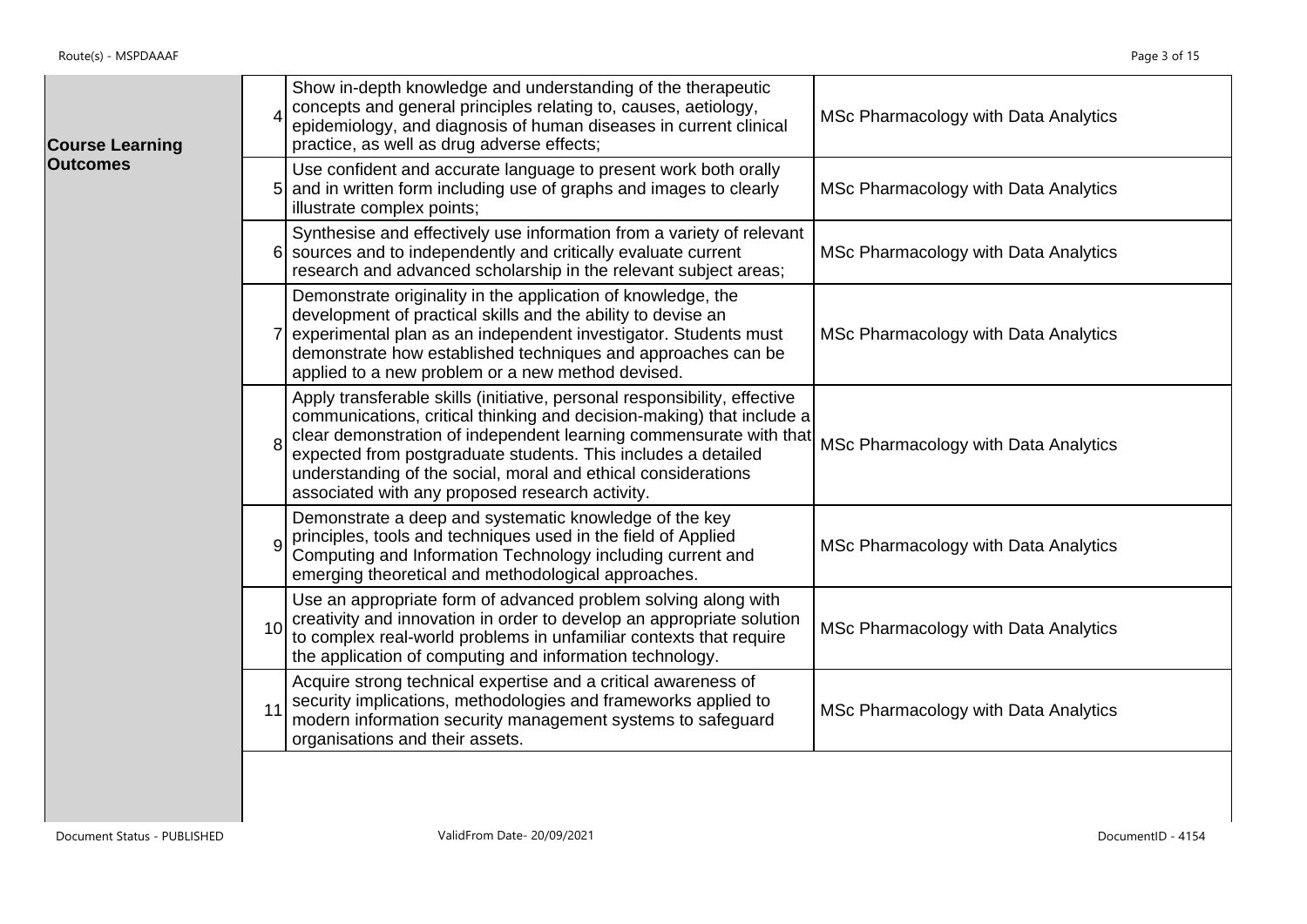| 12                                   | Flexibly and creatively apply knowledge to further improve and<br>modify existing incident response programmes and demonstrate the<br>ability to critique national and international standards and best<br>practices.                                                                                                                                                                                                                                                                                                                                                                                                                                                                                                                                                                                                                                                                                                   | MSc Pharmacology with Data Analytics |
|--------------------------------------|-------------------------------------------------------------------------------------------------------------------------------------------------------------------------------------------------------------------------------------------------------------------------------------------------------------------------------------------------------------------------------------------------------------------------------------------------------------------------------------------------------------------------------------------------------------------------------------------------------------------------------------------------------------------------------------------------------------------------------------------------------------------------------------------------------------------------------------------------------------------------------------------------------------------------|--------------------------------------|
| 13                                   | Demonstrate a systematic understanding of career planning<br>including factors of organisational and personal collaboration that<br>impact on career trajectories, and be able to conduct a self-<br>evaluation of oneself against relevant skills and organisational<br>competences to establish a personal development plan that delivers<br>personal and organisational performance impact.                                                                                                                                                                                                                                                                                                                                                                                                                                                                                                                          | MSc Pharmacology with Data Analytics |
|                                      | Demonstrate knowledge and understanding of what goes into a<br>research proposal, the rudiments of good research design at<br>14 masters level and be able to produce work of a standard consistent<br>with research publications in your field of study, communicating<br>conclusions clearly to a specialist and non-specialist audience.                                                                                                                                                                                                                                                                                                                                                                                                                                                                                                                                                                             | MSc Pharmacology with Data Analytics |
| lectures;<br>seminars;<br>tutorials; | In line with the aspects of QAA Benchmarking statements for Pharmacy Masters (2002) and Medicine Masters (2002), motivation<br>and challenge of the student is through a skilled and balanced selection of teaching and learning techniques, including:<br>practical classes;<br>workshops;<br>other forms of interactive small-group teaching;<br>IT-based teaching and learning;<br>independent assignment-based learning;<br>auditable, directed private study;<br>team-working; and<br>project work.<br>Delivery is in line with the School's blended learning strategy with regards e-, or network-, based learning which generally makes<br>use of the University's virtual learning environment (VLE). In line with University policy, all units in the School have a VLE site<br>containing unit and assessment briefing documents and details; announcements/notices; lecture notes; PowerPoint presentations. |                                      |
|                                      | Students will be provided with training in presentation skills throughout the course during seminars and workshops. This<br>transferable skills training will equip them ahead of their case presentation and description of research progress.                                                                                                                                                                                                                                                                                                                                                                                                                                                                                                                                                                                                                                                                         |                                      |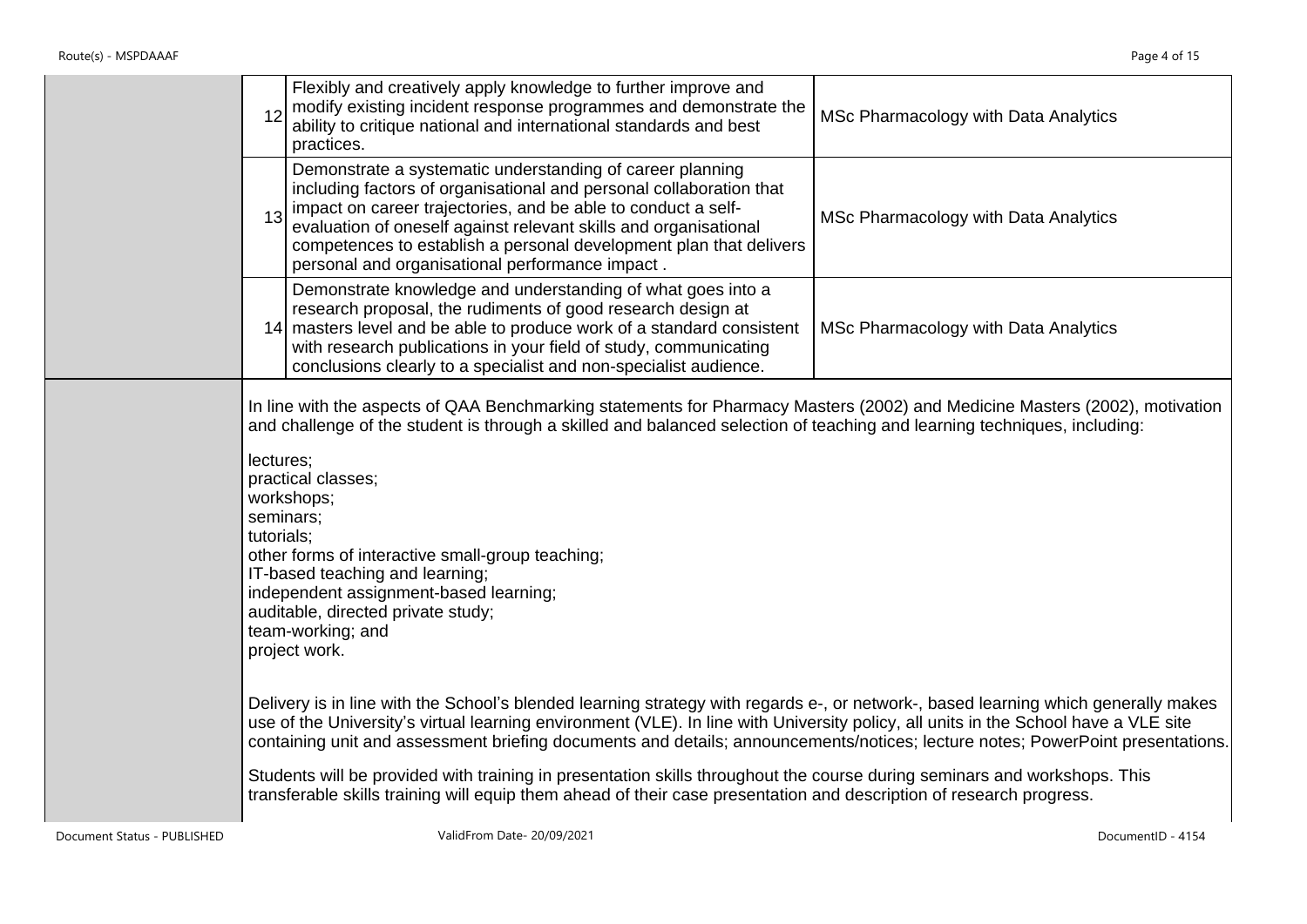|                                                 | As appropriate the VLE site for a unit will also contain other support material to aid understanding of the course material. This<br>allows it to act as a "gateway" to other web-based resources. Links are provided to websites containing information such as;<br>similar lecture material; pictures or movie (avi, etc.); clips showing a biological principle in drug action, live or in a model; self-<br>learning/assessment sites on the internet; journal articles or technical sites. These sorts of web-based material along with<br>interactive websites that provide virtual-practical, where students can undertake practical or modelling on their own and view the<br>results, are all methods of supporting independent and blended learning to improve the students' performance.                                       |
|-------------------------------------------------|-------------------------------------------------------------------------------------------------------------------------------------------------------------------------------------------------------------------------------------------------------------------------------------------------------------------------------------------------------------------------------------------------------------------------------------------------------------------------------------------------------------------------------------------------------------------------------------------------------------------------------------------------------------------------------------------------------------------------------------------------------------------------------------------------------------------------------------------|
|                                                 | The course supports meaningful learning through a curriculum that is intellectually challenging and of practical relevance to those<br>seeking a future career in areas of Pharmacology and Biotechnology. The course is designed to encourage a reflective, student-<br>centred approach to learning. The course incorporates some of the latest developments in the subject of molecular biology,<br>clinical pharmacology and drug development with students being referred to the latest books and key references in research<br>journals as sources of information. As such the course will be challenging in introducing new ideas and concepts.                                                                                                                                                                                    |
|                                                 | Students will be active in their learning through interaction in lectures, seminars, tutorials, workshops, participating in laboratory<br>practical and in preparing the assessments. Students will be encouraged to be reflective in their learning by seeking to integrate<br>the academic content of the different units on the course and reflecting on the implications of pharmacology on society. Students<br>are encouraged to interact with the research active teaching team. Laboratory sessions are also good environments for student<br>communication within the cohort making the learning process a collaborative effort.                                                                                                                                                                                                 |
|                                                 | Computing and Information Technology is everywhere nowadays. Even before the course you may have been exposed to various<br>information technologies. Our teaching uses this everyday experience as a starting point to embark on systematic analysis and<br>interpretation of these technologies using the right tools. This is done in a variety of ways across all teaching units. Most of the<br>teaching is based on lectures complemented by practical sessions that serve to apply and further develop the contents of the<br>lecture within practical exercise.                                                                                                                                                                                                                                                                   |
|                                                 | Assessment                                                                                                                                                                                                                                                                                                                                                                                                                                                                                                                                                                                                                                                                                                                                                                                                                                |
| Teaching, learning and<br>assessment strategies | The assessment philosophy of the MSc Pharmacology with Data Analytics Award conforms to the recommendations of the<br>aspects of relevant QAA Benchmarks and Masters level descriptors. The methods used for the assessment of students'<br>achievements will correspond with the knowledge, abilities and skills that are to be developed through degree programme. Both<br>formative and summative modes of assessment will be used. Summative assessments will be undertaken in all units of the<br>course to check that you have met (or are working towards meeting) the threshold standards expected of all students. Also, there<br>will be a formative assessment in the beginning of semesters 1 and 2 to help you understand the academic writing and online<br>submission process along with the assessment marking criterion. |
|                                                 | Evidence on which assessment of students' achievement is based will include:                                                                                                                                                                                                                                                                                                                                                                                                                                                                                                                                                                                                                                                                                                                                                              |
|                                                 | formal written examinations;<br>summative practical assessments;<br>laboratory and other written Academics;                                                                                                                                                                                                                                                                                                                                                                                                                                                                                                                                                                                                                                                                                                                               |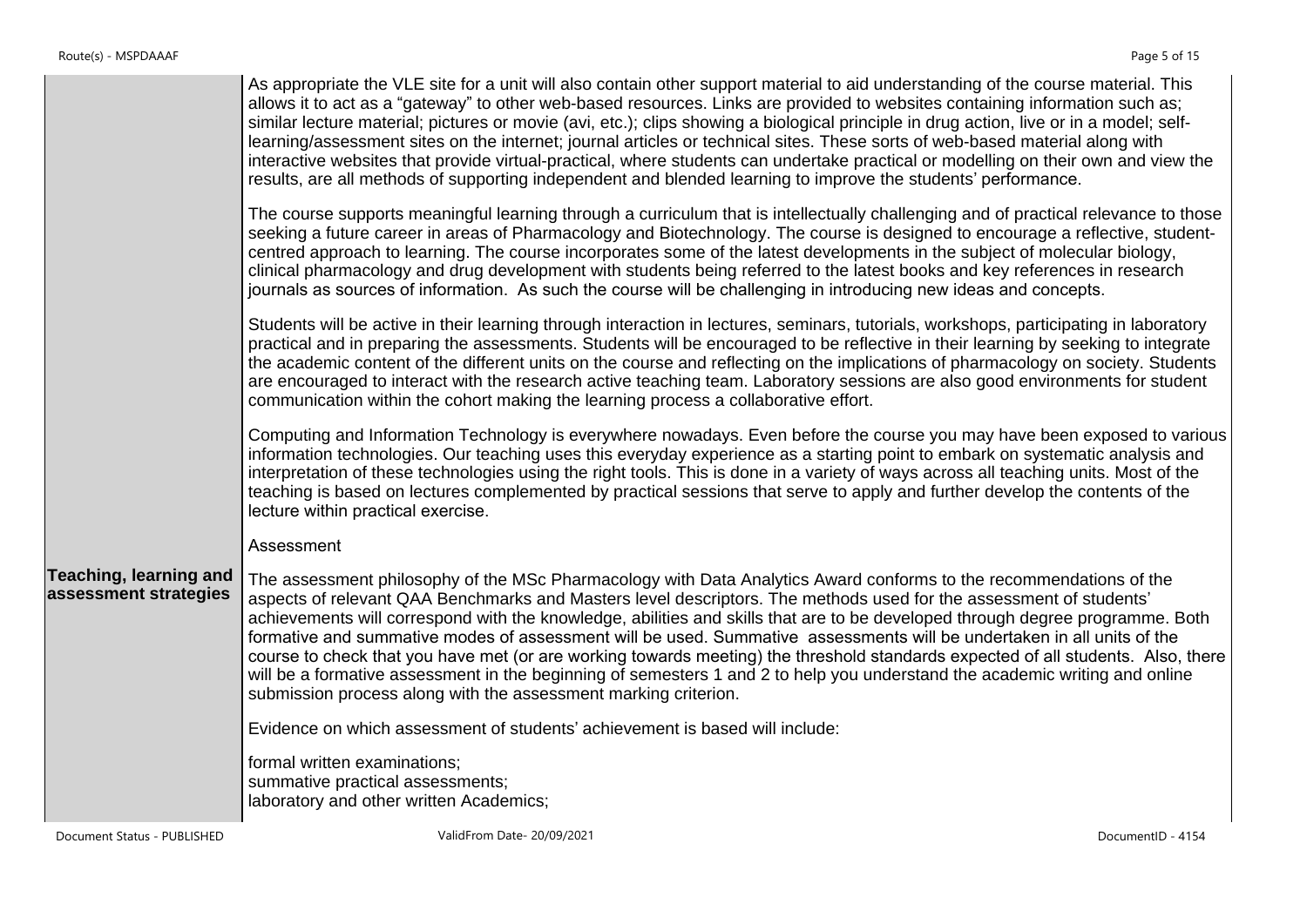| problem-solving exercises;<br>oral presentations;<br>individual planning, conduct and Academicing of project work; and<br>essay assignments.                                                                                                                                                                                                                                                                                      |  |
|-----------------------------------------------------------------------------------------------------------------------------------------------------------------------------------------------------------------------------------------------------------------------------------------------------------------------------------------------------------------------------------------------------------------------------------|--|
| Evidence on which assessment of students' achievement is based may include:<br>literature surveys and evaluations;                                                                                                                                                                                                                                                                                                                |  |
| collaborative practicals;<br>individual research project<br>preparation and displays of 'posters' Academicing project work;<br>personal portfolios of learning achieved;                                                                                                                                                                                                                                                          |  |
| computer-based assessments; and<br>self and peer assessment.                                                                                                                                                                                                                                                                                                                                                                      |  |
| The course assessment strategy is compliant with the University of Bedfordshire's Quality Assurance Regulations.                                                                                                                                                                                                                                                                                                                  |  |
| The commitment to practical skills and the ability to communicate and interpret data through scientific Developing Independent<br>Research is emphasised at all units of the programme. As such, practical (laboratory) activities form a significant proportion of<br>students assessment. Practical work will be assessed through written practical activities, poster oral presentations and reflective<br>laboratory diaries. |  |
| Assessment throughout the units, most notably in the research project, will call upon abstract writing and journal review skills to<br>promote critical thinking and integration of knowledge across the course units. The importance of oral communication skills is also<br>acknowledged, as some of the units require students' to undertake oral presentations as part of the unit assessments.                               |  |
| Throughout the course, formative feedback will be provided in support of various tasks that include practical work in all four units,<br>mini-projects, literature reviews, case studies and presentation prior to final summative assessments.                                                                                                                                                                                   |  |
| Students' capability in carrying out research will be assessed through a research proposal, research project activities and<br>presentations.                                                                                                                                                                                                                                                                                     |  |
| Group work, including laboratory practical sessions, will help students to develop transferable skills such as taking initiative,<br>communication, team working and decision making. Ability in oral communication will be assessed through presentations,<br>including a poster presentation.                                                                                                                                   |  |
|                                                                                                                                                                                                                                                                                                                                                                                                                                   |  |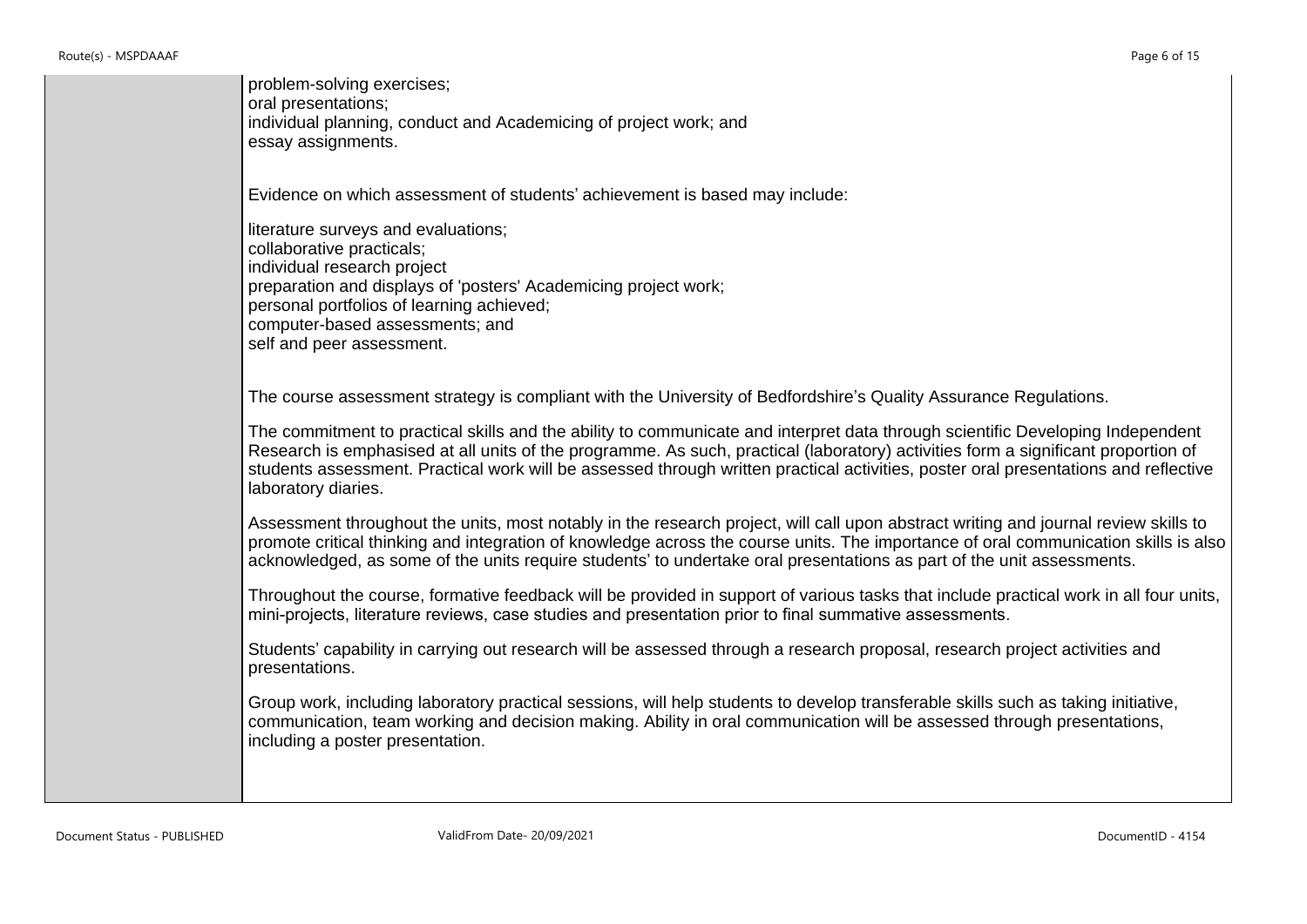|                         | Students are actively supported through their assessments both directly in subject specific areas by tutors, and by working with<br>the Study Hub to provide targeted workshops to support academic skills development. The focal areas include an introduction to<br>academic integrity, developing good academic practice, scientific writing, use of statistics, and communication of science to<br>diverse audiences including presentation skills also aligned to assessment requirements.                                                                                                                                                                                                                                                                                                                                                                                                                                          |
|-------------------------|------------------------------------------------------------------------------------------------------------------------------------------------------------------------------------------------------------------------------------------------------------------------------------------------------------------------------------------------------------------------------------------------------------------------------------------------------------------------------------------------------------------------------------------------------------------------------------------------------------------------------------------------------------------------------------------------------------------------------------------------------------------------------------------------------------------------------------------------------------------------------------------------------------------------------------------|
|                         | Throughout course delivery workshops and tutorials are used to support the development of academic skills, alongside the<br>learning and the assessment process. All in-course assessments are supported by timetabled, interactive tutorial sessions with<br>formative assessment tasks, as appropriate. In addition, assessments that are based around practical work will involve a briefing<br>before, and a session after the laboratory work to explain further the expectations of the assessment and support specific tasks<br>such as data analysis. Examinations are supported by timetabled revision sessions and by workshop sessions covering examples<br>of past examinations and the expectations of examination questions at each level.                                                                                                                                                                                 |
| <b>Learning support</b> | To assist our learners, assignment briefs a uniform set of information and a consistent set of assessment criteria across the<br>course. At the start of each level, students are given introductory session(s) that set out the expectations for each year. For entry<br>points, several sessions are used to provide guidance and support to students joining the University. These provide details of<br>support for the development of academic skills and learning from the School, the Study Hub and initiatives such as peer-assisted<br>learning (PASS scheme). For students progressing between levels, introductory sessions are also provided to ensure the students<br>are aware of the change in expectations of learning and assessment. This will flag areas such as expectations for increased self-<br>directed learning, critical thinking and analysis that are expected as students go through the learning process. |
|                         | A key aim for the school is the integration of transferable skills within learning and assessment to enhance employability. Our<br>courses build awareness of business applications of knowledge with assessments that develop practical ideas and employability.<br>This is supported by the University's Careers and Employability service throughout the course.                                                                                                                                                                                                                                                                                                                                                                                                                                                                                                                                                                      |
|                         | Students who commit academic offences due to a lack of clear understanding of academic integrity are further supported by being<br>invited to attend academic practice guidance (APG) meetings with course staff to discuss the issues, and to refer them to the<br>university academic integrity resource (AIR) to encourage them to develop good academic skills.                                                                                                                                                                                                                                                                                                                                                                                                                                                                                                                                                                      |
|                         | As highlighted, alongside the direct support by the School, the University provides a comprehensive student support service<br>includes: Student Information Desk, a one-stop shop for any initial enquiries; Student Support team advising and supporting those<br>with physical or learning needs or more general student well-being; Study Hub team providing academic skills guidance; Personal<br>Academic Tutoring system; a student managed peer-assisted learning scheme; and the University's Careers and Employability<br>providing support on the transition to the workplace.                                                                                                                                                                                                                                                                                                                                                |
|                         | https://www.beds.ac.uk/entryrequirements                                                                                                                                                                                                                                                                                                                                                                                                                                                                                                                                                                                                                                                                                                                                                                                                                                                                                                 |
|                         |                                                                                                                                                                                                                                                                                                                                                                                                                                                                                                                                                                                                                                                                                                                                                                                                                                                                                                                                          |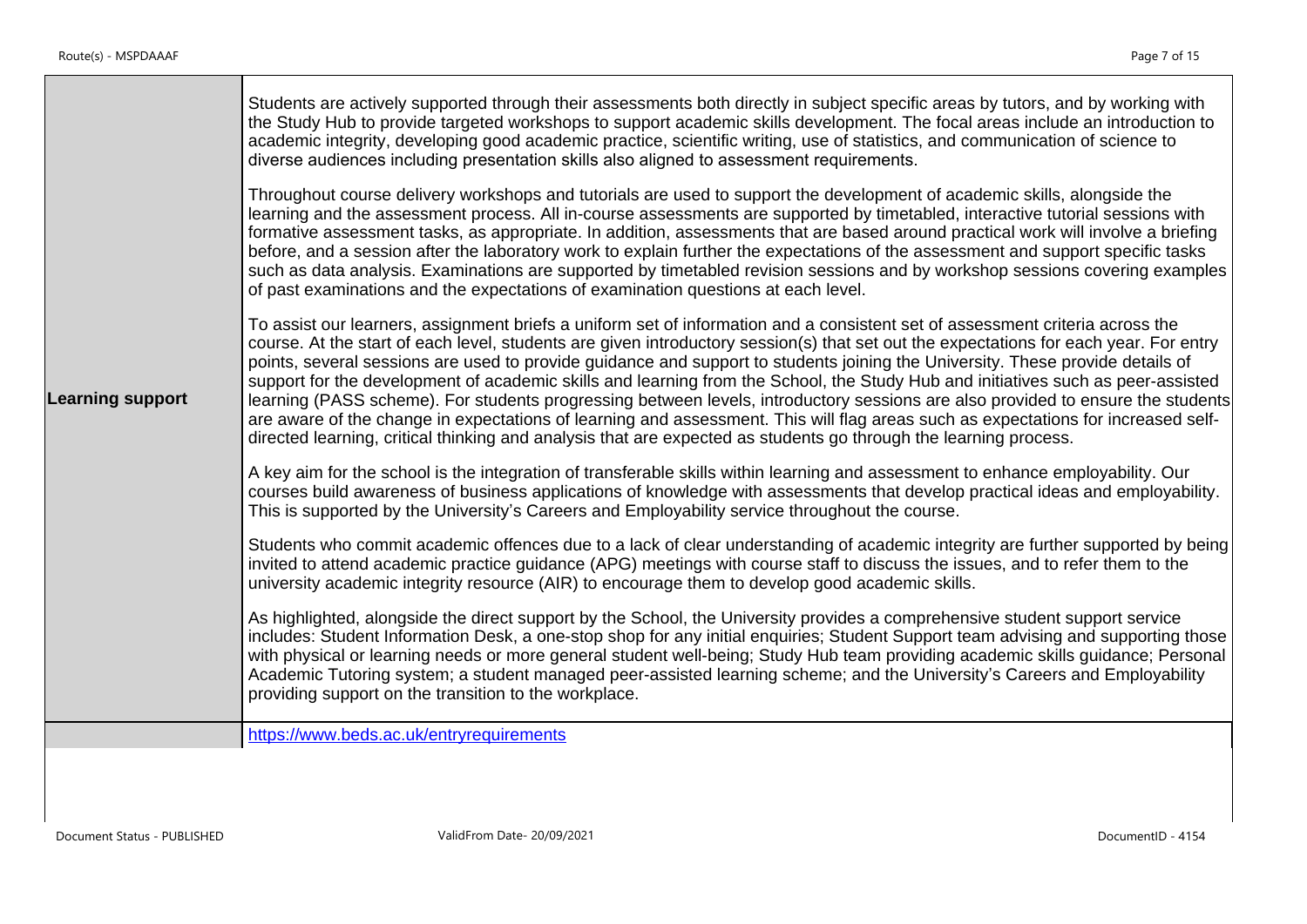| <b>Approved Variations and Additions to Standard Admission</b>        |
|-----------------------------------------------------------------------|
| N/A                                                                   |
| https://www.beds.ac.uk/about-us/our-university/academic-information   |
| Note: Be aware that our regulations change every year                 |
| Approved Variations and Additions to Standard Assessment Regulations' |
| N/A                                                                   |
|                                                                       |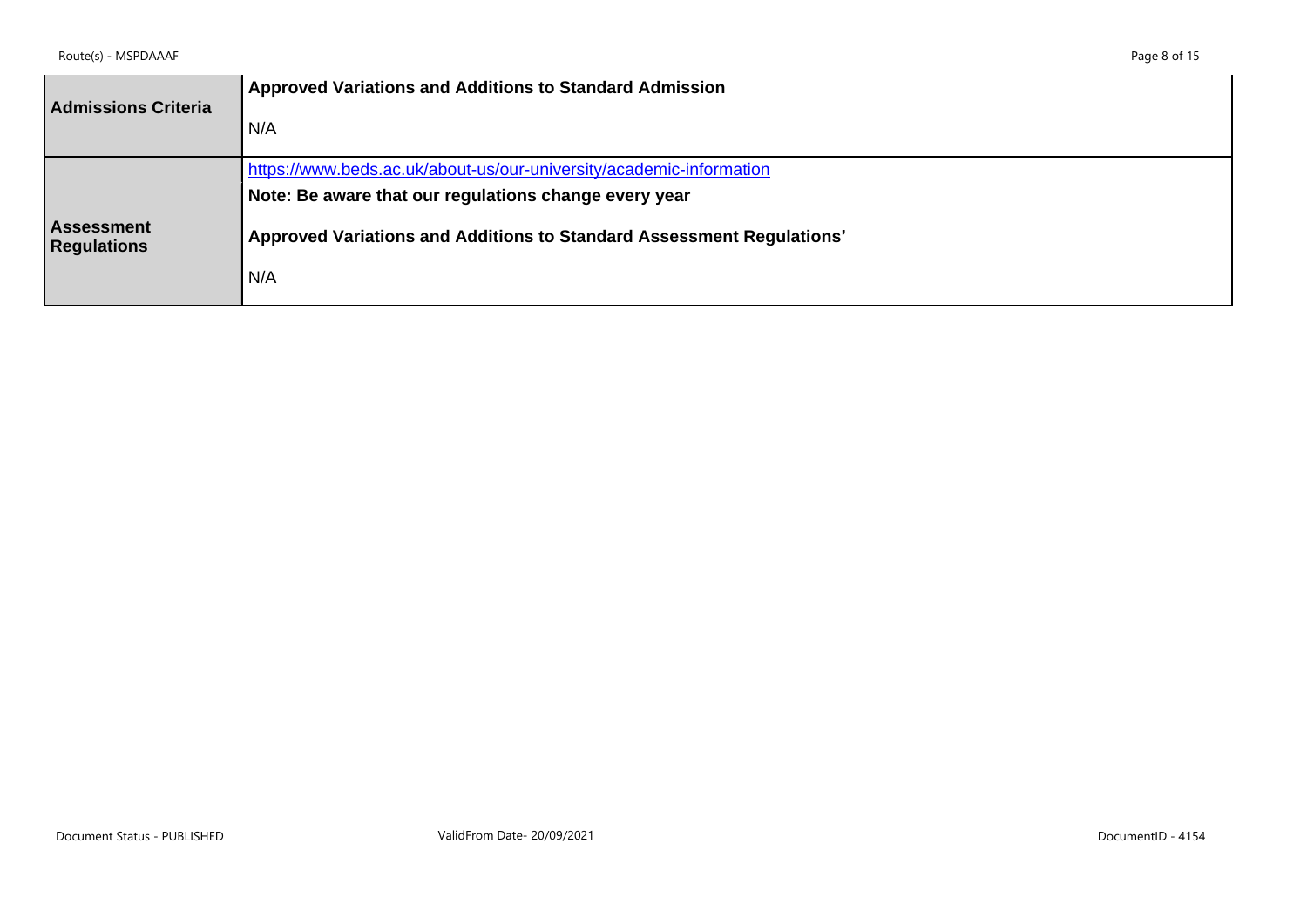### **Section B: Course Structure**

The Units which make up the course are listed below. Each unit contributes to the achievement of the course learning outcomes either through teaching (T), general development of skills and knowledge (D) or in your assessments (A).

| Unit            | lUnit Name                                     | Level Credits | Core or<br><b>Option</b> | $\mathbf{1}$    | $\overline{2}$ | $\overline{3}$ | $\overline{\mathbf{4}}$ | 5 <sup>1</sup>                          | 6 <sup>1</sup> | $\overline{7}$ | 8              | 9                      | 10 <sup>°</sup> | 11 | 12 | 13              | 14              | 15 |
|-----------------|------------------------------------------------|---------------|--------------------------|-----------------|----------------|----------------|-------------------------|-----------------------------------------|----------------|----------------|----------------|------------------------|-----------------|----|----|-----------------|-----------------|----|
|                 | BHS001-6 Cell and Molecular Biology            | 30            | Core                     | <b>TA</b><br>12 |                |                |                         | TA <sub>2</sub>                         |                | TA TA TA       |                |                        |                 |    |    |                 |                 |    |
|                 | BHS005-6   Drug Discovery and Development      | 30            | Core                     |                 |                | T1A<br>12      |                         | TA <sub>2</sub>                         | <b>TA</b>      |                |                |                        |                 |    |    |                 |                 |    |
| <b>BHS006-6</b> | Molecular Pharmacology                         | 30            | Core                     |                 | T1A<br>12      |                |                         | TA <sub>2</sub>                         | <b>TA</b>      |                |                |                        |                 |    |    |                 |                 |    |
| <b>BHS007-6</b> | <b>Clinical Pharmacology and Therapeutics</b>  | 30            | Core                     |                 |                |                | 2                       | $\widehat{\mathsf{TA1}}$ $\mathsf{TA2}$ | <b>TA</b>      |                |                |                        |                 |    |    |                 |                 |    |
| <b>BHS010-6</b> | Pharmacology Research Project                  | 60            | Core                     |                 |                |                |                         | DA2 DA DA DAI                           |                |                | $\overline{2}$ |                        |                 |    |    |                 |                 |    |
| <b>BSS074-6</b> | Personal Professional Development (10 credits) |               | Core                     |                 |                |                |                         |                                         |                |                |                |                        |                 |    |    | TA <sub>1</sub> |                 |    |
| CIS108-6        | Data Modelling, Management and Governance      | 30            | Core                     |                 |                |                |                         |                                         |                |                |                | TA  <br>$\overline{2}$ | TA <sub>1</sub> |    |    |                 |                 |    |
| CIS109-6        | Computer Networks and Security                 | 30            | Core                     |                 |                |                |                         |                                         |                |                |                |                        |                 |    |    |                 |                 |    |
| CIS132-6        | Developing Independent Research (10 credits)   |               | Core                     |                 |                |                |                         |                                         |                |                |                |                        |                 |    |    |                 | TA <sub>1</sub> |    |

| Unit | <b>Unit Name</b>                                |     | Level Credits Core or |                              | 2 <sup>1</sup> |                                     | 3   4   5   6   7                                                                                                                                                                 |           |   | 8 <sup>1</sup>             | │ 9 │ 10 │ 11 │ 12 │ 13 │ 14 │ 15 │ |  |  |  |
|------|-------------------------------------------------|-----|-----------------------|------------------------------|----------------|-------------------------------------|-----------------------------------------------------------------------------------------------------------------------------------------------------------------------------------|-----------|---|----------------------------|-------------------------------------|--|--|--|
|      | BHS001-6 Cell and Molecular Biology             | 30  | Core                  | <b>TA</b><br>12 <sub>1</sub> |                |                                     | TA2                                                                                                                                                                               | ົ         | ົ | TA TA TA <br>$\mathcal{P}$ |                                     |  |  |  |
|      | BHS005-6   Drug Discovery and Development       | 130 | <b>Core</b>           |                              |                | T <sub>1</sub> A<br>12 <sup>°</sup> | TA2                                                                                                                                                                               | <b>TA</b> |   |                            |                                     |  |  |  |
|      | BHS006-6   Molecular Pharmacology               | 130 | <b>Core</b>           |                              | TA1<br>ົ       |                                     | TA2                                                                                                                                                                               | <b>TA</b> |   |                            |                                     |  |  |  |
|      | BHS007-6 Clinical Pharmacology and Therapeutics | 30  | Core                  |                              |                |                                     | $\begin{bmatrix} \mathsf{T} \mathsf{A} \mathsf{1} \\ \mathsf{2} \end{bmatrix} \mathsf{T} \mathsf{A} \mathsf{2} \begin{bmatrix} \mathsf{T} \mathsf{A} \\ \mathsf{2} \end{bmatrix}$ |           |   |                            |                                     |  |  |  |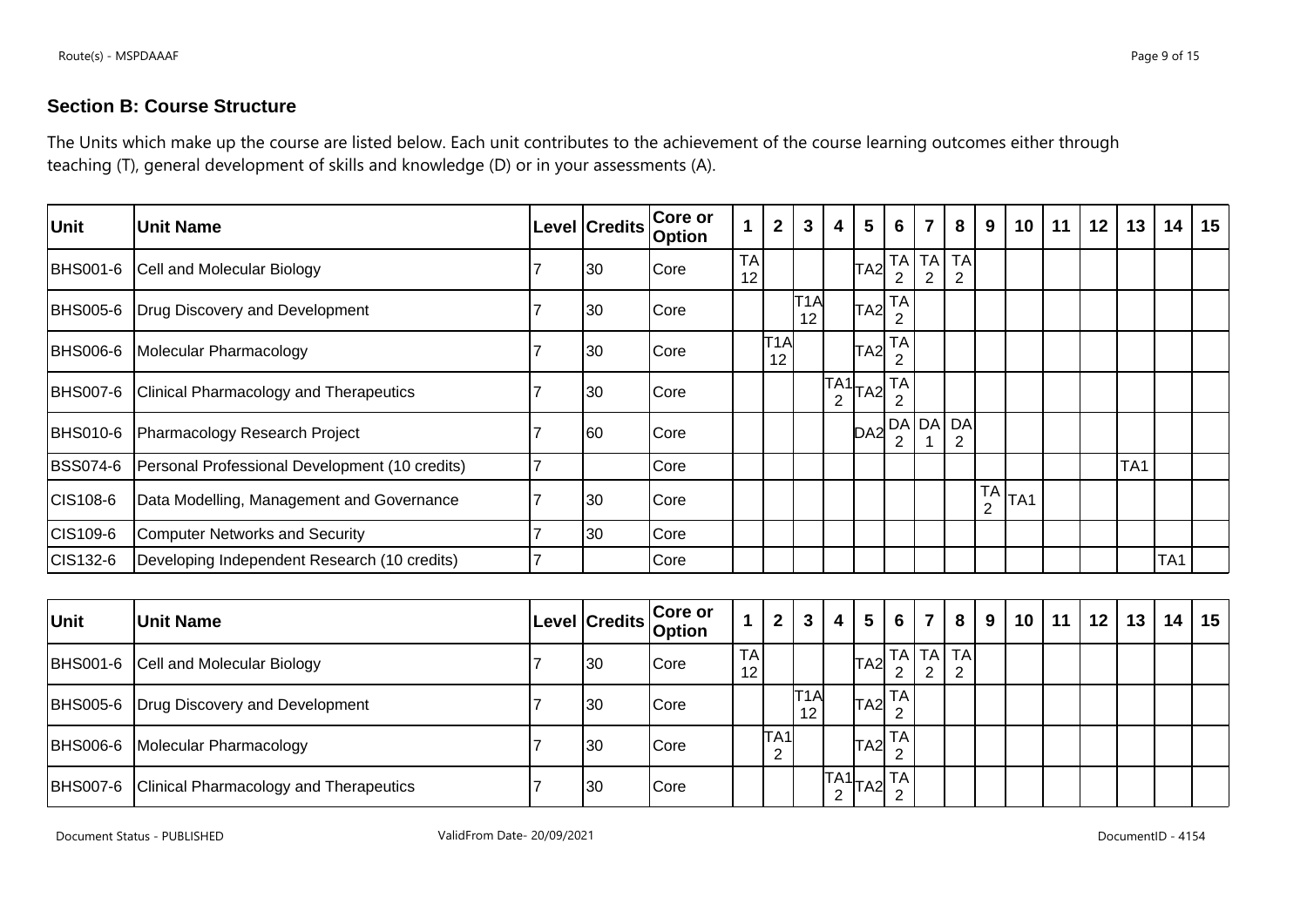Route(s) - MSPDAAAF Page 10 of 15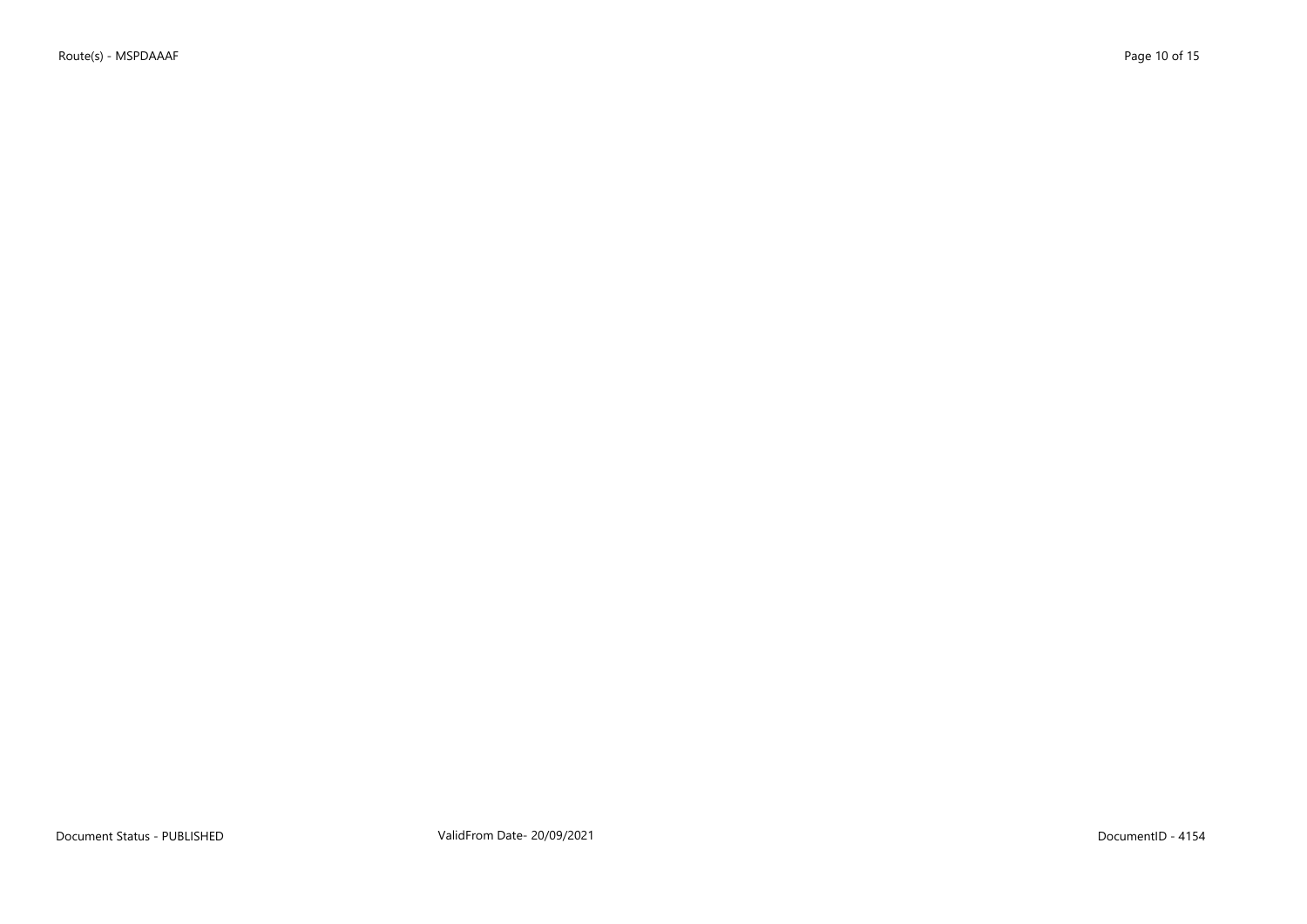|                 | BHS010-6 Pharmacology Research Project                    | 160 | <b>Core</b>  |  |  | $\Delta$ <sub>2</sub> DA DA DA |  |  |                      |  |      |             |  |
|-----------------|-----------------------------------------------------------|-----|--------------|--|--|--------------------------------|--|--|----------------------|--|------|-------------|--|
|                 | BSS074-6   Personal Professional Development (10 credits) |     | <b>ICore</b> |  |  |                                |  |  |                      |  | ITA1 |             |  |
| <b>CIS108-6</b> | Data Modelling, Management and Governance                 | 30  | <b>Core</b>  |  |  |                                |  |  | $T_A$ <sub>TA1</sub> |  |      |             |  |
| CIS109-6        | Computer Networks and Security                            | 130 | <b>ICore</b> |  |  |                                |  |  |                      |  |      |             |  |
| CIS132-6        | Developing Independent Research (10 credits)              |     | <b>ICore</b> |  |  |                                |  |  |                      |  |      | <b>'TA1</b> |  |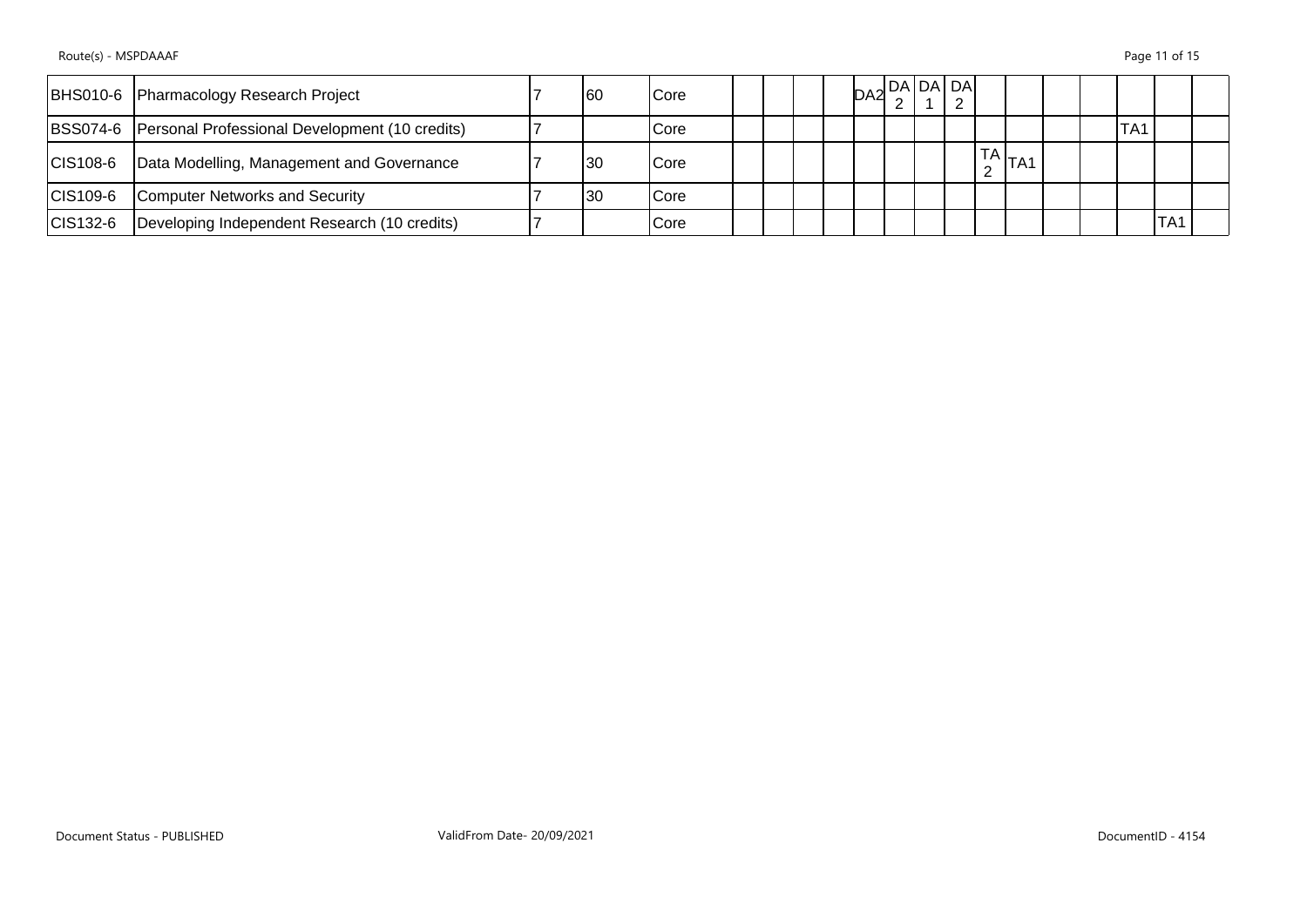Route(s) - MSPDAAAF Page 12 of 15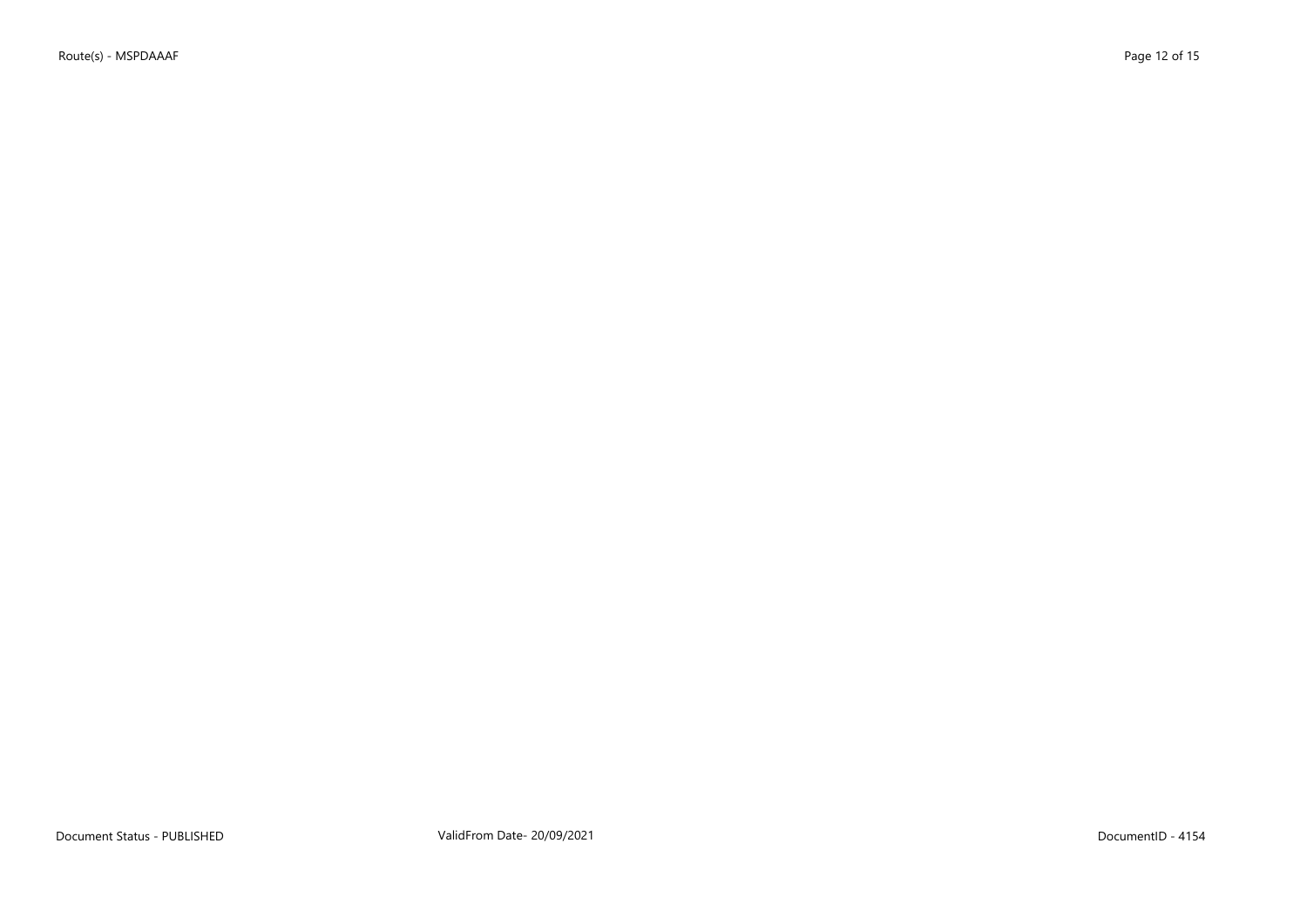## **Section C: Assessment Plan**

The course is assessed as follows :

### **MSPDAAAF- Pharmacology with Data Analytics-February**

| <b>Unit Code</b> |                |                            | Level Period Core/Option | <b>Ass 1 Type</b><br> code | Ass 1 Submit   Ass 2 Type<br>wk | code  | Ass 2 Submit   Ass 3 Type<br>wk | code  | Ass 3 Submit   Ass 4 Type<br>wk | code | <b>Ass 4 Submit</b><br> wk |
|------------------|----------------|----------------------------|--------------------------|----------------------------|---------------------------------|-------|---------------------------------|-------|---------------------------------|------|----------------------------|
| <b>BHS005-6</b>  | 7              | AY1-<br>SEM <sub>2</sub>   | Core                     | CW-PO                      | 9                               | EX    | 15                              |       |                                 |      |                            |
| <b>BHS007-6</b>  | 7              | $AY1-$<br>SEM <sub>2</sub> | Core                     | WR-PO                      | 6                               | EX    | 15                              |       |                                 |      |                            |
| CIS132-6         | $\overline{7}$ | AY2-<br>BLK3               | Core                     | CW-RW                      | $\overline{7}$                  |       |                                 |       |                                 |      |                            |
| <b>CIS109-6</b>  | 7              | AY2-<br>BLK4               | Core                     | CW-PO                      | 6                               |       |                                 |       |                                 |      |                            |
| <b>BSS074-6</b>  | $\overline{7}$ | AY2-<br>BLK5               | Core                     | CW-EPO                     | 8                               |       |                                 |       |                                 |      |                            |
| BHS001-6         | $\overline{7}$ | $AY2-$<br>SEM1             | Core                     | <b>WR-LAB</b>              | 6                               | WR-I  | 12                              |       |                                 |      |                            |
| <b>BHS006-6</b>  | 7              | AY2-<br>SEM1               | Core                     | WR-LAB                     | 9                               | EX    | 15                              |       |                                 |      |                            |
| <b>CIS108-6</b>  | $\overline{7}$ | AY3-<br>BLK6               | Core                     | <b>PJ-ART</b>              | 5                               | EX    | $\overline{7}$                  |       |                                 |      |                            |
| BHS010-6         | 7              | AY3-<br>SEM1               | Core                     | PJ-PRO                     | 14                              | CW-JO | 15                              | PR-OR | 15                              |      |                            |

#### **MSPDAAAF- Pharmacology with Data Analytics-October**

| <b>Unit Code</b> |                              | Level Period Core/Option | Ass 1 Type<br>'code | Ass 1 Submit Ass 2 Type<br>lwk | lcode | Ass 2 Submit Ass 3 Type<br>lwk | lcode | Ass 3 Submit Ass 4 Type<br><u>'wk</u> | lcode | <b>Ass 4 Submit</b><br> wk |
|------------------|------------------------------|--------------------------|---------------------|--------------------------------|-------|--------------------------------|-------|---------------------------------------|-------|----------------------------|
| <b>BHS001-6</b>  | AY1<br>.<br>SEM <sub>1</sub> | Core                     | WR-LAB              |                                | WR-   |                                |       |                                       |       |                            |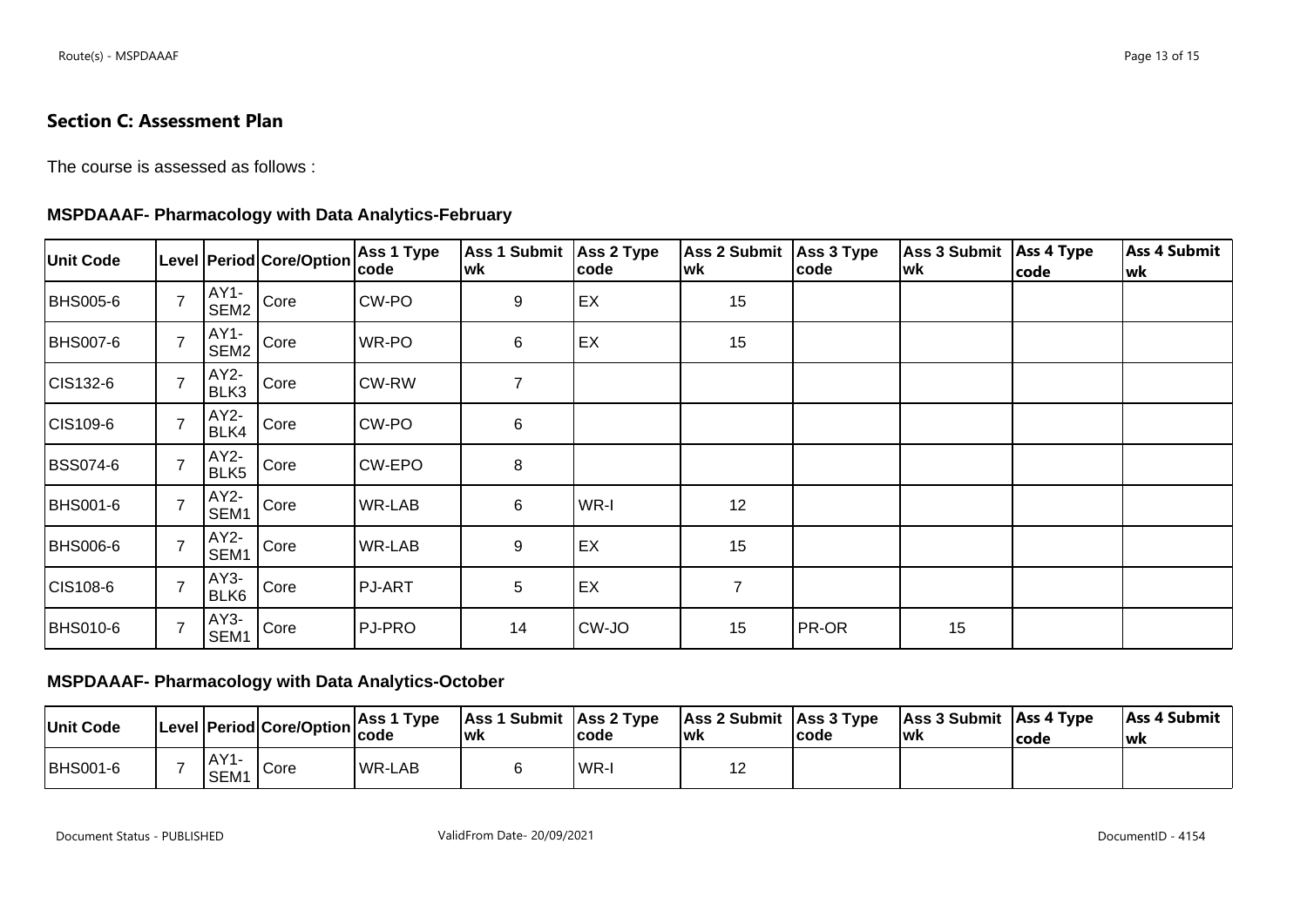| <b>BHS006-6</b> | $\overline{ }$           | AY1-<br>SEM <sub>1</sub>   | Core         | <b>WR-LAB</b> | 9              | EX    | 15 |                |    |  |
|-----------------|--------------------------|----------------------------|--------------|---------------|----------------|-------|----|----------------|----|--|
| <b>BHS005-6</b> | ⇁                        | $AY1-$<br>SEM <sub>2</sub> | Core         | CW-PO         | 9              | EX    | 15 |                |    |  |
| <b>BHS007-6</b> | ⇁                        | AY1-                       | $ISEM2$ Core | WR-PO         | 6              | EX    | 15 |                |    |  |
| <b>BSS074-6</b> | 7                        | AY2-<br>BLK1               | Core         | CW-EPO        | 8              |       |    |                |    |  |
| <b>CIS108-6</b> | $\overline{ }$           | AY2-<br>BLK <sub>2</sub>   | Core         | <b>PJ-ART</b> | 5              | EX    | 7  |                |    |  |
| CIS132-6        | $\overline{\phantom{a}}$ | $AY2-$<br>BLK3             | Core         | <b>CW-RW</b>  | $\overline{7}$ |       |    |                |    |  |
| CIS109-6        | $\overline{\phantom{a}}$ | $AY2-$<br>BLK4             | Core         | CW-PO         | 6              |       |    |                |    |  |
| <b>BHS010-6</b> | 7                        | $AY2-$<br>SEM <sub>3</sub> | Core         | PJ-PRO        | 14             | CW-JO | 15 | <b>PR-ORAL</b> | 15 |  |

| <b>Glossary of Terms for Assessment Type Codes</b> |                                        |  |  |  |  |
|----------------------------------------------------|----------------------------------------|--|--|--|--|
| <b>CW-EPO</b>                                      | Coursework - e-Portfolio               |  |  |  |  |
| CW-JO                                              | Coursework - Journal                   |  |  |  |  |
| CW-PO                                              | Coursework - Portfolio                 |  |  |  |  |
| CW-RW                                              | <b>Coursework - Reflective Writing</b> |  |  |  |  |
| EX                                                 | Exam (Invigilated)                     |  |  |  |  |
| <b>PJ-ART</b>                                      | Coursework - Artefact                  |  |  |  |  |
| PJ-PRO                                             | Coursework - Project Report            |  |  |  |  |
| PR-OR                                              | <b>Practical - Oral Presentation</b>   |  |  |  |  |
| WR-I                                               | Coursework - Individual Report         |  |  |  |  |
| <b>WR-LAB</b>                                      | Coursework - Laboratory Report         |  |  |  |  |
| WR-PO                                              | Coursework - Poster                    |  |  |  |  |